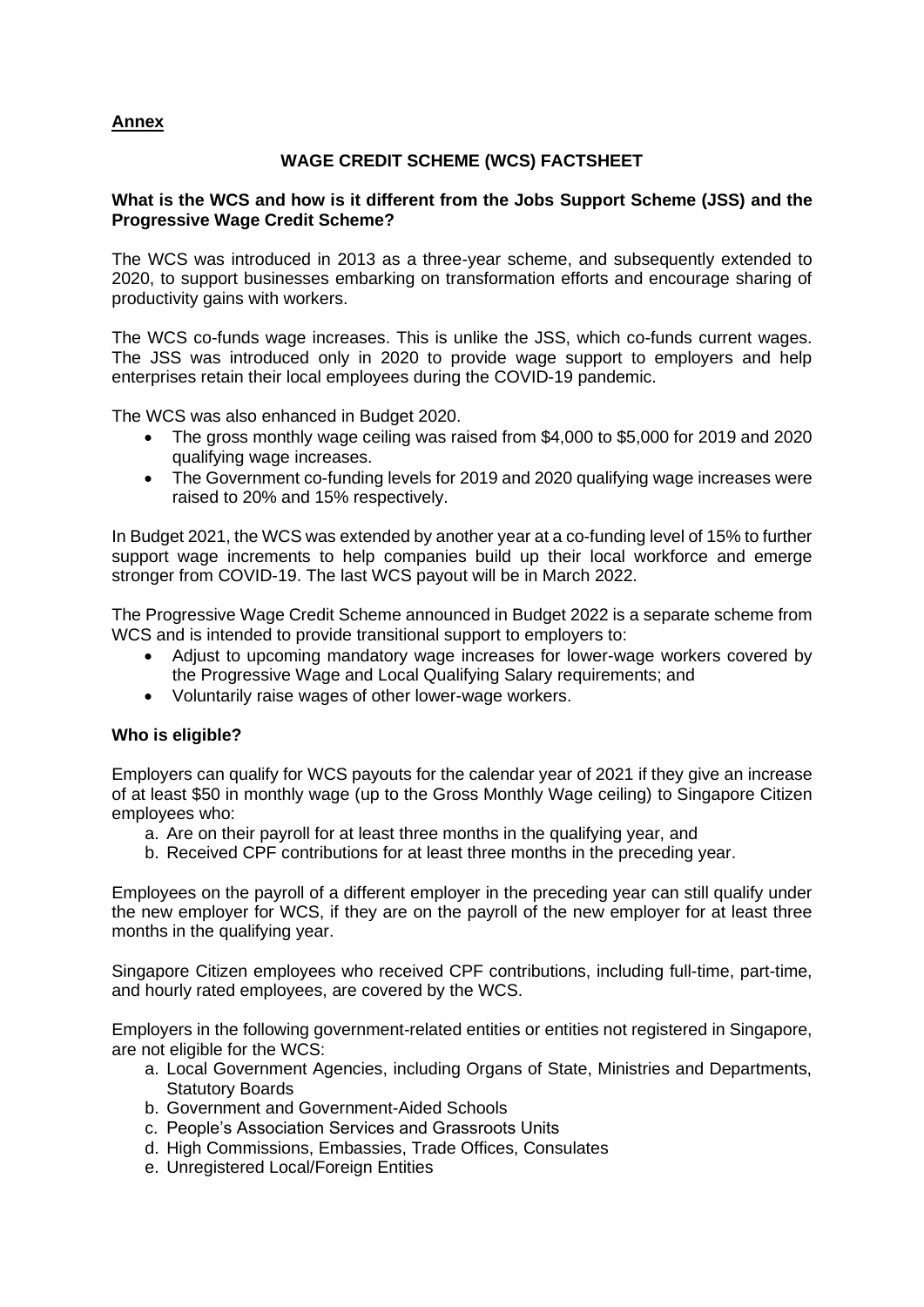- f. Foreign Military Units
- g. Representative offices of Foreign companies, Foreign Government Agencies, Foreign Trade Associations, Foreign Chambers, Foreign Non-profit Organisations, and Foreign Law Practices
- h. Bank Representative Offices/ Insurance Representative Offices/ Other Financial Representative Offices (registered with MAS)
- i. News Bureaus (which are representative offices)
- j. International Organisations

### **What wage increases qualify for WCS payouts?**

Wage increases are computed on an annual basis, based on the difference between the gross monthly wage of an employee in the qualifying year and the gross monthly wage of the employee in the preceding year. For each qualifying year, WCS payouts will be paid to the eligible employer for all the months in the year in which CPF contributions are made by him for the covered employee.

For the 2022 payout, new wage increases given to employees in 2021 over 2020, as well as sustained wage increases previously given to covered employees in 2020 over 2019, and in 2019 over 2018, will qualify for WCS payouts. All wage increases and sustained wage increases must be at least \$50 to qualify for WCS payouts.

### **Will eligible employers receive WCS payouts if they do not use GIRO or PayNow Corporate?**

No, these employers will have their WCS payouts retained until they have successfully registered for GIRO for Income Tax/GST or PayNow Corporate. Payouts will be automatically released after the employers have successfully registered for either e-payout modes. There is no need to inform IRAS.

Unclaimed payouts will be retained in the employers' WCS account until 30 Sep 2022 Employers will no longer be eligible to claim the payouts after that.

#### **When will eligible employers with GIRO or PayNow Corporate receive WCS payouts?**

For each year that an employer qualifies for WCS payouts, the employer will receive the WCS payouts at the end of March in the subsequent year. IRAS, which is the administrator of the WCS, will notify the employer of his or her payout. Employers do not need to apply to receive the WCS payouts.

### **How do I register for PayNow Corporate?**

You can set up your PayNow Corporate account instantly, simply by linking your UEN / NRIC / FIN to your bank account via internet banking. For example, ROC (2019XXXXXA), ROB (531XXXXXA), UEN (T19LLXXXXA). For assistance, please approach your bank.

#### **How do I register for GIRO with IRAS?**

Businesses, including clubs and associations, may register for GIRO by completing an [application form](https://www.iras.gov.sg/IRASHome/Quick-Links/Payments/GIRO-application-form/) for IRAS' and the relevant bank's processing.

Individuals (i.e. those who hire and contribute CPF to employees using a CPF Submission Number which is NRIC/FIN) can set up for GIRO instantly through online application.